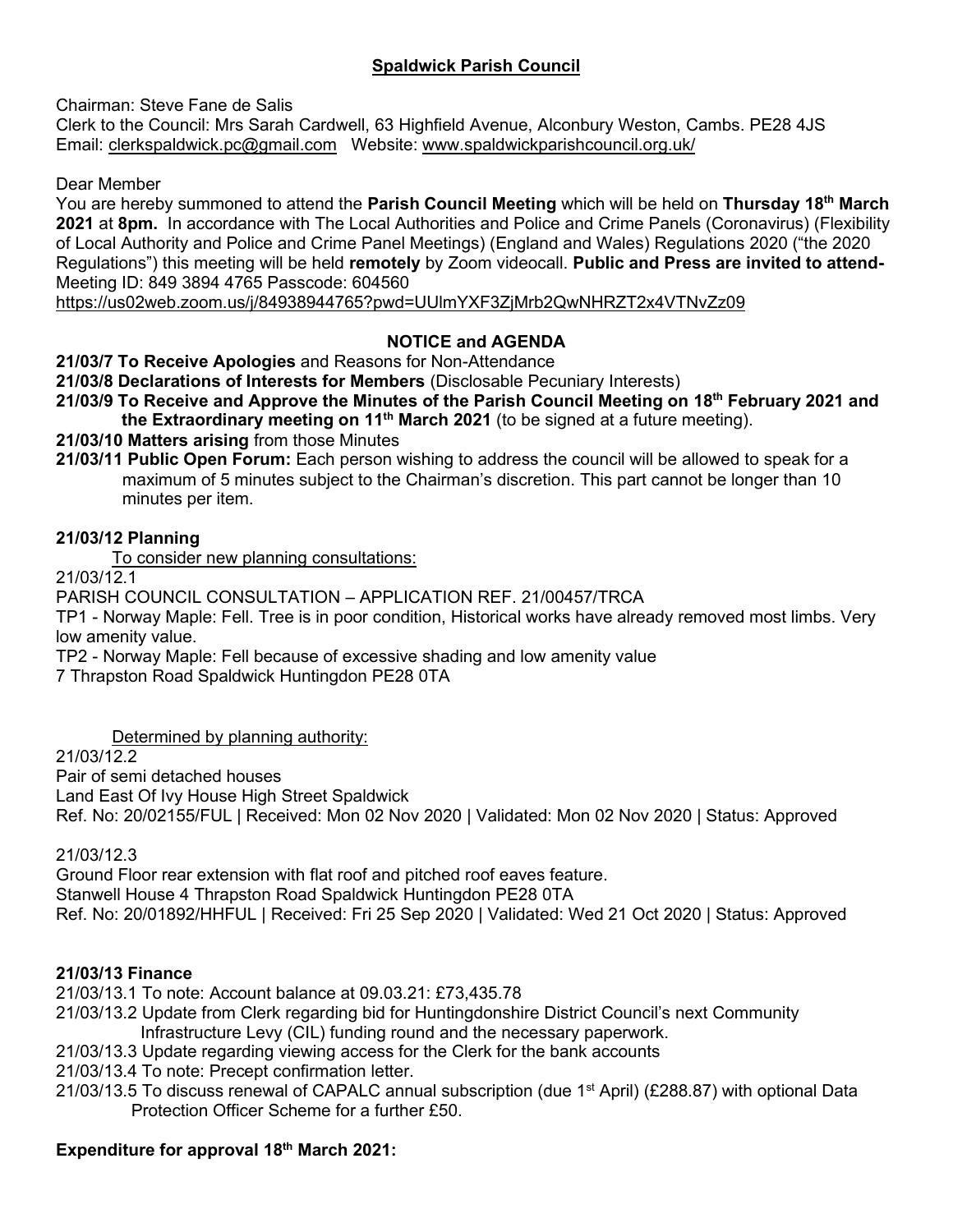21/03/13.6 Clerk's wages (Feb-Mar): **£305.52** (S.Cardwell: £305.52, HMRC £0.00) 21/03/13.7 Grass-cutting- Payment to CGM for first cut of the season (w/c 15/03/21): **£200 + VAT** 21/03/13.8 Total Energy invoices (Accounts 3006069330 & 3006069341)- Clerk awaiting confirmation

## **21/03/14 Assets – Provision/Maintenance**

21/03/14.1 Monthly Ferriman Road Play Area's Inspection

21/03/14.2 Update regarding the village noticeboard which has been damaged.

21/03/14.3 To discuss email detailing conservation concerns raised by The War Memorials Trust.

#### **21/03/15 Highways, footpaths, byways, gritting bin, trees, etc.**

- 21/03/15.1 Progress update regarding funding for signs to prevent motorcyclists using byways during winter months.
- 21/03/15.2 Update regarding additional Bus stop on Stow Rd.- deferred pending the trial of 'ordering' buses and current pandemic restrictions.
- 21/03/15.3 MVAS Flashing Speed Sign- update from Clerk regarding moveable post and NAL sockets order.
- 21/03/15.4 Update regarding footpath reports received from M. Ager- Footpath 16- Stile missing allowing unrestricted entry to A14 East bound carriageway.
- 21/03/15.5 To discuss the ongoing issue of a missing stile (resulting in a blocked path or escaped horses) raised twice with the County Council footpaths coordinator to establish a way of moving forward.
- 21/03/15.6 To note: A fault report has been raised with Highways regarding the damage the village green has suffered due to the recent roadworks.
- 21/03/15.7 To note: The issue of the overflowing bin on Royston Avenue has been reported to Huntingdonshire District Council
- 21/03/15.8 To discuss the issue of A14 diversions sending large vehicles through the village without adequate signage.

### **21/03/16 Community Room**

21/03/16.1 To discuss reopening of the Community Room.

21/03/16.2 PAT Testing update from Cllr Pope (deferred while closed).

21/03/16.3 Update from Cllr Pope regarding timers for radiators in the Community room (deferred while closed).

**21/03/17** Further Discussion of Defibrillator- update including grant application and funding options.

**21/03/18** Update regarding official domain email addresses for the Council.

- **21/03/19** Update regarding the potential for the mobile Post Office van which visits local villages to come to **Spaldwick**
- **21/03/20** To discuss the potential return to face-to-face meetings should the government not extend the current legislation for virtual meetings.
- **21/03/21** Any items for the next edition of Spaldwick News

### **21/03/22 Correspondence** (-previously circulated)

21/03/22.1 Cambridgeshire and Peterborough Combined Authority: A141 Have Your Say - News of the improvement Options- 22/02/21

21/03/22.2 Office for National Statistics: Census 2021 - Helping People Complete the Census- 01/03/21

21/03/22.3 CAPALC: Coronavirus Update- 02/03/21

21/03/22.4 Webinar Invite: Driving the Community Energy Revolution- 05/03/21

21/03/22.5 CAPALC: March bulletin- 09/03/21

21/03/22.6 CCC: Way 2 Go (Winter)- 11/03/21